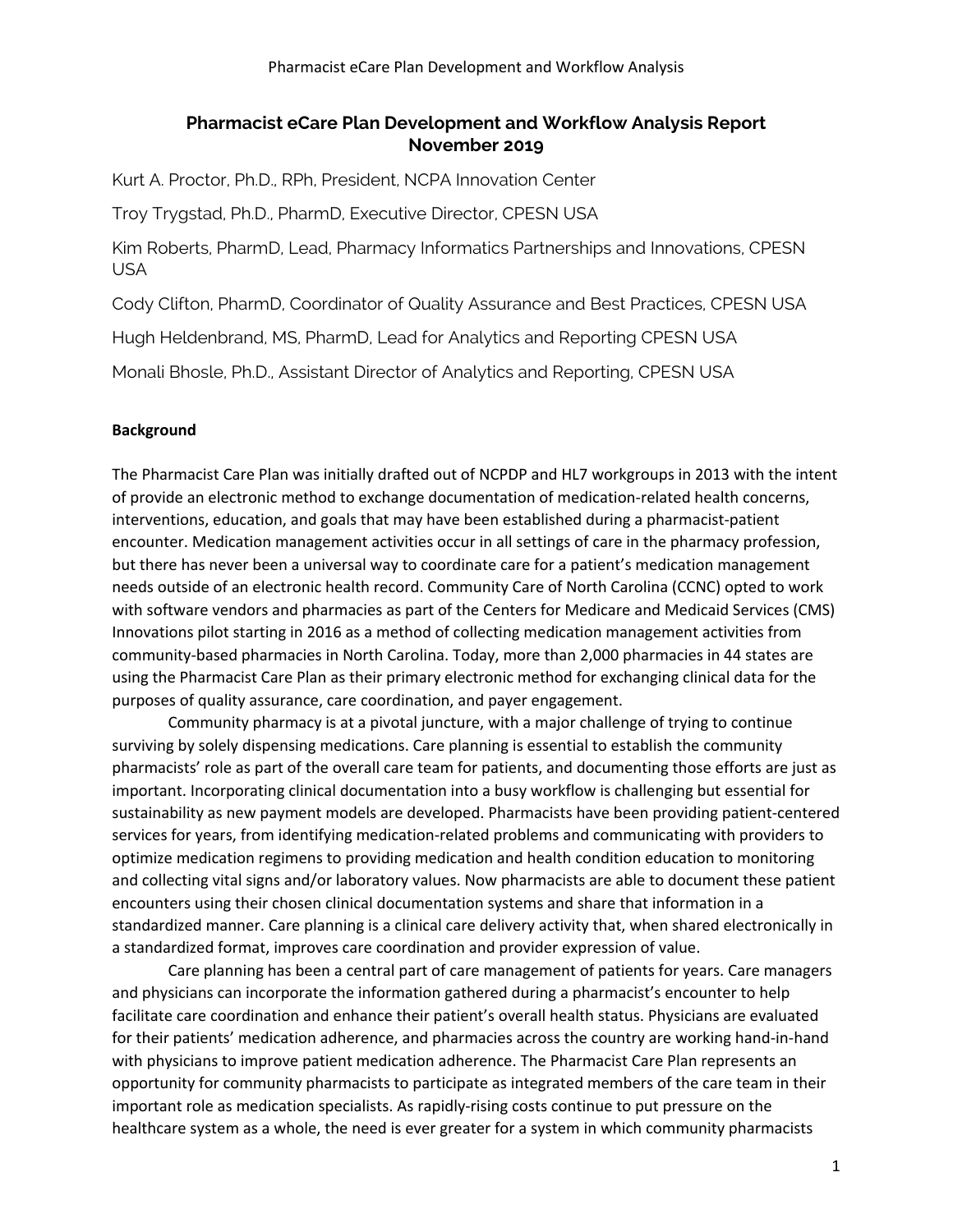can help to contain costs by improving patient care, document their efforts and share in the savings that they generate.

## **Many Community Pharmacies have been Delivering Clinical Services for Years, yet without Native Clinical Documentation Systems**

Many community-based pharmacies are performing enhanced services on a daily basis, but without much fanfare. Many pharmacies offer services such as comprehensive medication reviews, medication synchronization programs, immunization screenings, medication reconciliation, personal medication records, and face-to-face access to pharmacy staff. Many pharmacies are also offering additional services, such as Chronic Care Management and Transitional Care Management, that can be provided by partnering with primary care providers who are allowed to bill for services provided to Medicare patients. Community-based pharmacies are able to complete and bill for encounters (i.e., comprehensive medication reviews and personal medication records) pushed to them through structured medication therapy management platforms that require out-of-workflow activities and oftentimes double documentation. To date, there has not been developed a widely available clinical documentation system that pharmacies can utilize to document medication-related problems and problem observations that is native to their pharmacy (i.e. a system for all of their patients) and integrated with prescription filling workflow.

For a number of years, pharmacies have been developing and implementing workflows to offer these enhanced services, which may or may not be within the dispensing workflow. One of the most successful models in integrating enhanced or clinical services with prescription filling workflow is the appointment-based model (ABM). ABM is a patient care service designed to improve patients' adherence to medications and build efficiencies in pharmacy operations. This model shifts the pharmacy staff's focus from passively filling prescriptions after patients have requested refills to proactively filling and synchronizing chronic medications for a single pick-up or delivery date. Many pharmacies provide an ABM model to patients enrolled in a medication synchronization or adherence program, which allows them to be efficient with enhanced services and prepared to provide enhanced services within a facilitated payer program.

As the market for enhanced and clinical services grows, community-based pharmacies continue to have access to newly developed platforms, both within and integrated with their prescription filling processes. These require pharmacies to analyze how to implement the new opportunity within workflow and determine how to keep all the information for a patient in one place to maintain a complete picture of the patient across the pharmacy staff. The Pharmacist Care Plan standard provides flexibility in documenting enhanced services as pharmacies are able to choose a vendor who offers Pharmacist eCare Plan capabilities that work best with their current workflow. The open nature of the standard means that any vendor can implement it and begin exchanging interoperable data with few barriers to entry.

#### **Addressing Barriers to Incorporating Clinical Documentation into Community Pharmacy Workflows**

CPESN USA and its Chaptered CPESN Networks were tasked with a number of workflow assessments and improvements as a laboratory for shared learnings by the NCPA Innovation Center. Clinical documentation system super user groups were formed and began in November 2018 with Best Rx, Docs Ink, QS/1, PioneerRx, and STRANDRx. PrescribeWellness formed and began meetings in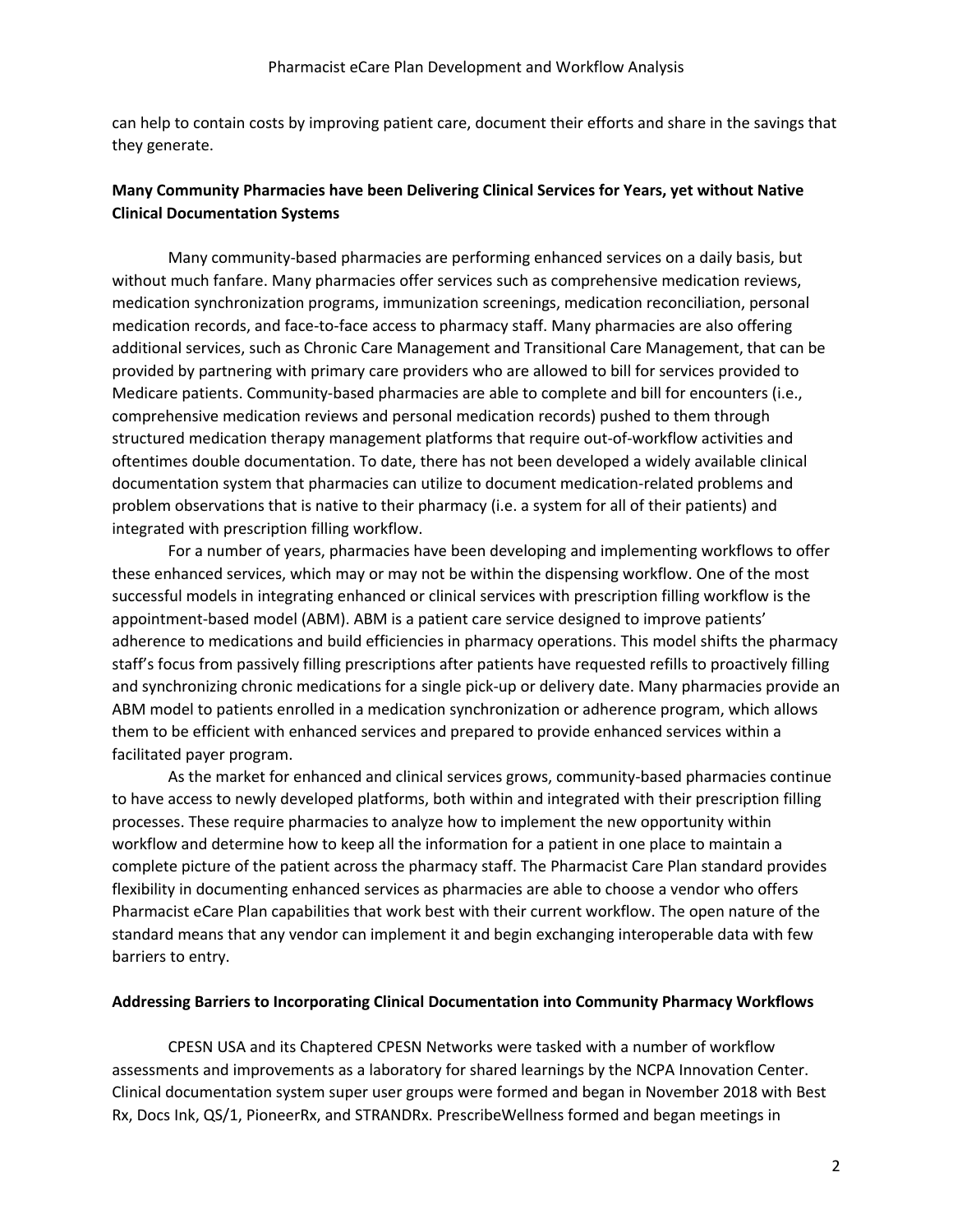February 2019. More than 2,000 pharmacies received specific guidance on weaving clinical documentation into workflow via "Workflow Wednesdays", a bi-weekly communication that started in November 2018. Workflow Wednesdays include sharing of best practices from pharmacies across the country and example patient cases, in which the pharmacies were provided the case and vendors demonstrated how to document the patient case. CPESN USA set up vendor-specific forums to manage posting best practice materials and feedback, in which CPESN USA reviewed care plan data and gave feedback to pharmacies and vendors. CPESN USA continues to provide education to various vendors who have technical questions regarding Pharmacist eCare plan implementation. A website, https://www.ecareplaninitiative.com/, was created and launched in January 2019 to provide a venue for pharmacies and vendors on information regarding the Pharmacist eCare Plan.

Each super user group consisted of community-based pharmacists and Pharmacist eCare Plan software vendors. The groups proved to be popular and successful, as getting started with clinical documentation within pharmacy workflows via the Pharmacist eCare Plan was a relatively new concept for most pharmacy staff. The monthly super user group sessions provided an opportunity for pharmacists and non-pharmacist staff to share and discuss best practices and helped to overcome some of the challenges of clinical documentation. Vendor representatives being present during the sessions allowed pharmacists to ask vendors questions to better understand the functionality, as well as offer suggestions for possible improvements. Feedback provided during the sessions included requests made for click reduction, improved usability of drop-down selection, the ability to add Pharmacist eCare Plans from multiple screens to make it easier to incorporate into workflow, the ability to find more specific SNOMED CT codes for a given problem or intervention, and the ability to tee up potential problems or interventions for any given patient.

Though many community-based pharmacies provide enhanced services that improve patient care by addressing medication-related problems and providing care coordination, community-based pharmacies still face barriers with incorporating clinical documentation of the enhanced services and care coordination provided to their patients. Upon surveying participating pharmacists within the super user groups for each participating vendor about barriers that prevent them from documenting care plans, three main barriers emerged from survey responses submitted in an open-ended format: 1) time to complete, 2) platform complexity and nascency and 3) integration into prescription filling workflow. Notably, the care planning process itself was not identified as one of the three main barriers to implementation and documentation of clinical and enhanced services.

Time to document within vendor platforms and time to look up SNOMED CT codes for identified drug therapy problems and problem observations within some of the platforms was the principal reason for failure to master workflow. Time to document prevented pharmacies from care planning for more patients. Pharmacies suggested to vendors that being able to search for clue words for drug therapy problems and problem observations would make this process easier. Additionally, one member of a super user group provided a list of condensed SNOMED CT codes that are common codes used in practice.

Another common barrier included platform complexity. More specifically, understanding how to document clinical scenarios and educating the entire pharmacy staff on the care planning process and documentation of those efforts. The project team developed and coordinated with clinical documentation vendors to provide patient-use cases, and recorded demonstrations. For vendors who did not offer a recorded demonstration, contact information was provided for pharmacies to reach out to obtain a live demonstration. From late December to the end of March (2019), eight patient-use cases were provided to pharmacies on a bi-weekly basis to help the facilitation of care plan documentation.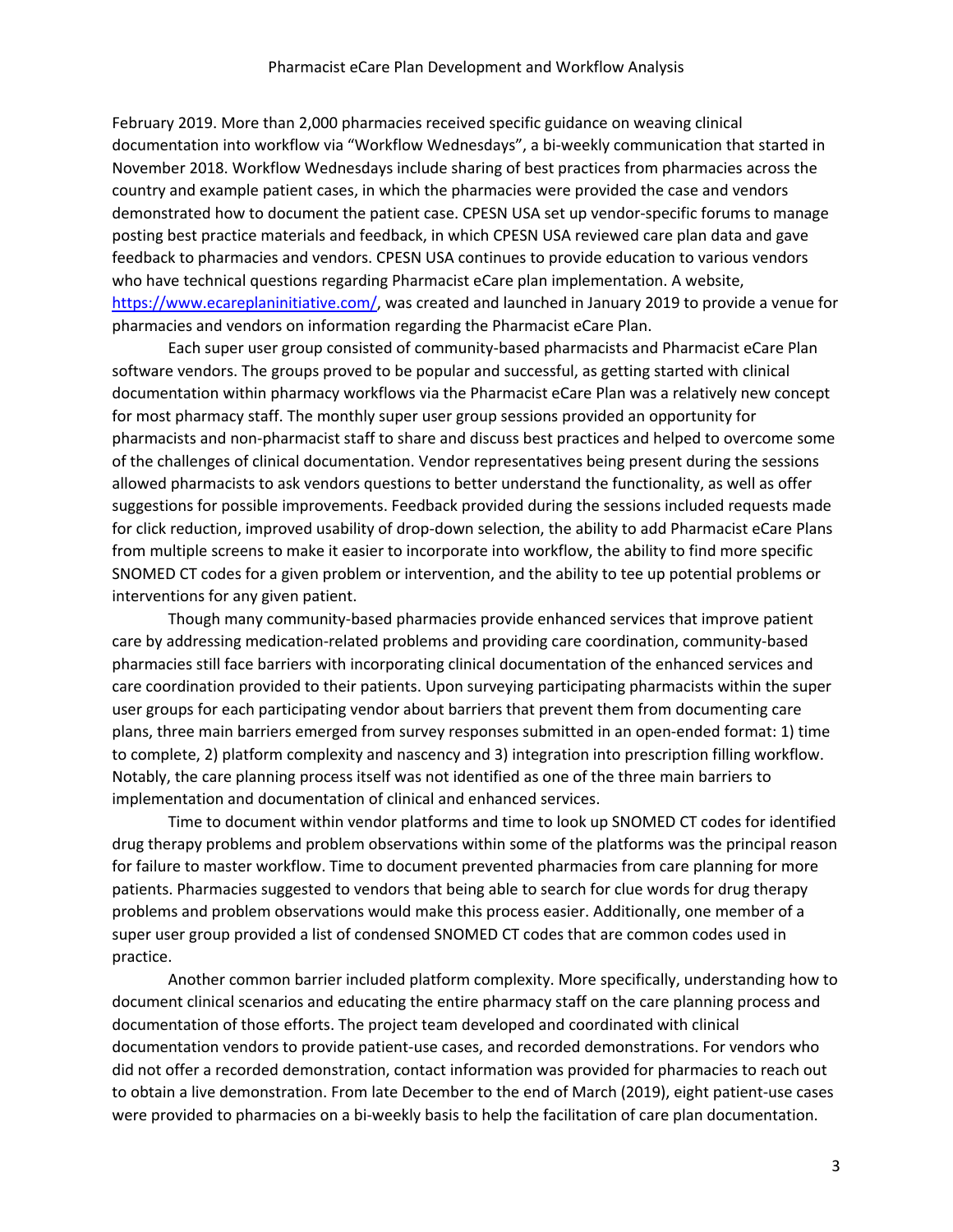Additionally, during the super user groups, best practice documents and learnings from practicing pharmacists were shared to show how they overcame the barriers of platform complexity and educating staff on the importance of implementing the documentation.

Lack of workflow implementation and integration with prescription filling processes was also pronounced. Pharmacies noted that they needed assistance in knowing what to prioritize in documenting care plans in order to become comfortable and then document more as the staff becomes proficient. Another barrier within this category was changing workflow to accommodate clinical documentation, even though enhanced services have been provided for many years.

A number of aides and assistance were provided to ameliorate these barriers. In addition to highlighting common patient-use cases and how to document those in clinical documentation platforms, the project team provided a list of ideas to consider for identifying patients:

- *1. Identify your 3-5 most complex, high-risk patients in your pharmacy*
	- *Patients with frequent ED visits or hospitalizations*
	- *Patients in your sync program whose medications are frequently changing month to month*
	- *Patients with many different prescribers involved in their care*
- *2. Recruit those patients into your sync program, if not already in it*
- *3. Each month with sync process, begin asking the patient questions about their disease state control in addition to regular sync questions*
	- *Have you been to the hospital, urgent care, or emergency department in the past month?*
	- *For patients with certain medical conditions:*
		- *1. Diabetes – What was your highest blood sugar in the past week? What was your lowest blood sugar in the past week?*
		- *2. Heart Failure – How often do you weigh yourself? What was your most recent weight?*
		- *3. Asthma – How often are you using your rescue inhaler?*
- *4. By asking these questions, you will inevitably find drug therapy problems and identify that one or more interventions are needed to resolve them*
- *5. Update the care plan with each sync fill*
- *6. Slowly take it to the next level*
	- *Notes from coordinating care with other health care providers*
	- *Patient's goals for his/her own health*
- *7. Over time, add more patients*

In addition to CPESN USA's efforts to help pharmacies with workflow implementation, super user group members enjoyed hearing how colleagues implemented clinical documentation and how they overcame barriers. Below are a few ideas that were shared during the super user group sessions:

- *Medication synchronization and/or adherence programs help to streamline documentation efforts because pharmacies proactively contact patients versus being reactive to patients calling the pharmacy or walking into the pharmacy.*
- *Categorize patients based on health condition(s) and risk-stratify patients based on complexity.*
- *Utilize eCare plans as a record for what is said during patient counseling/education sessions*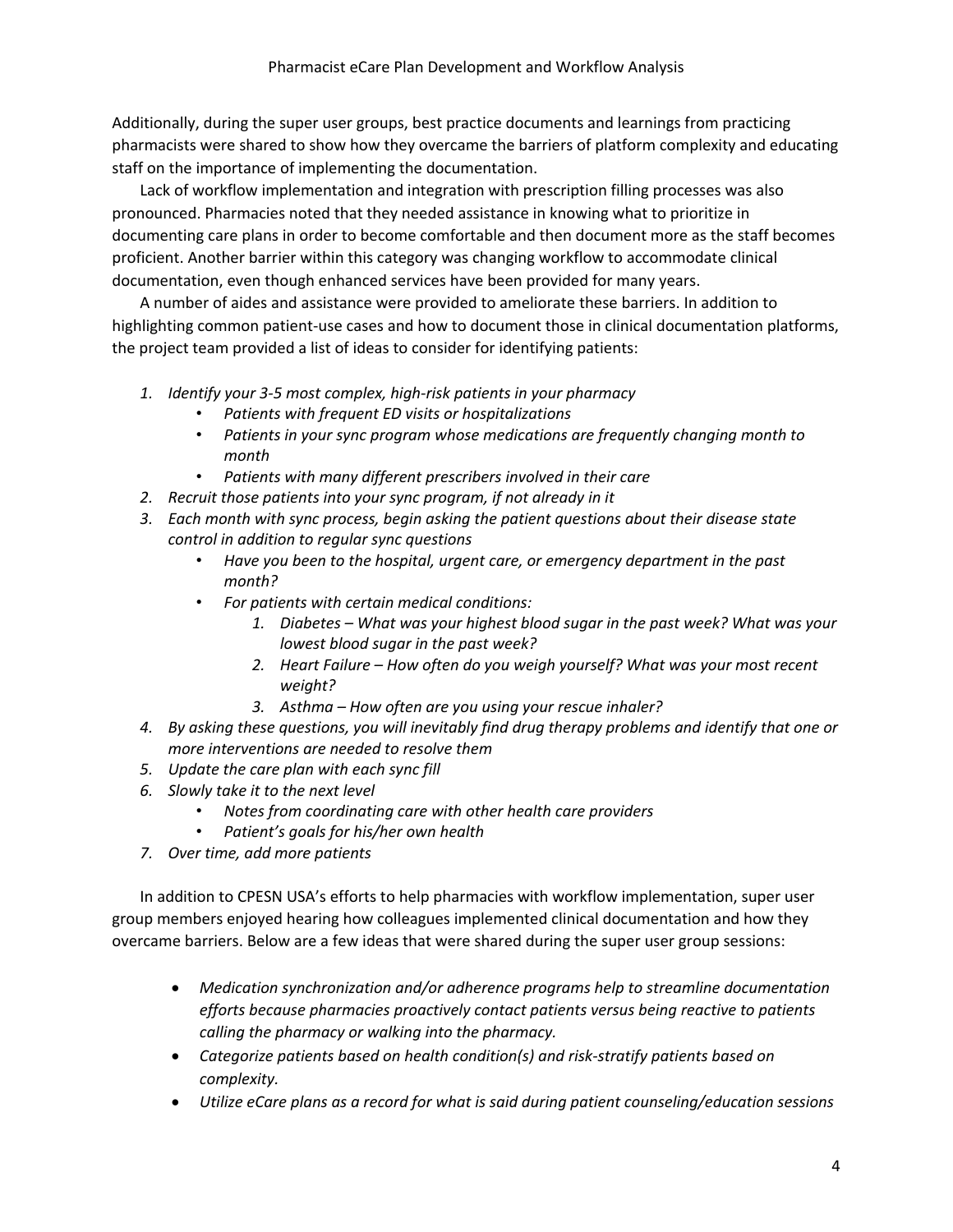- *Allow technicians to document uncomplicated eCare plans, while the pharmacist documents the more complicated eCare plans.*
- *Document blood pressure logs for patients enrolled into a blood pressure program.*
- *Document medication reconciliation activities after medication synchronization calls*
- *If there isn't enough staff, document on paper and later in the day (when not as busy), have a pharmacy staff member document.*
- *Focus on EQUIPP patients by flagging the patients and assigning to a health coach (i.e., pharmacy technician).*
- *Have trained pharmacy technicians use the Drug Adherence Work-up (DRAW) Tool to triage patients by documenting in the eCare plan platform and assign to pharmacists so the pharmacist can follow-up.*
- *Set goals for the number of eCare plans to be submitted in a day, week, month, etc.*

Due to the initial success of the super user groups, the project team expanded the groups by offering it to more than 2,000 pharmacies so that best practices around clinical documentation within workflows can be shared more broadly. In turn, this should helped increase submission eCare plans. By the end of the project, more than 600 registrants would attend workflow webinars over the course of a month.

# **Technology Solution Providers Continue to Adopt the eCare Plan Standard, and In Doing So, are Rapidly Building Out Previously Non-Existent Clinical User Interfaces**

Adoption of the Pharmacist Care Plan standard by software vendors was robust during the project period. At the end of the project in March 2019, six vendors had implemented the standard and had active users currently documenting care plans for patients and transmitting successfully: BestRx, Strand, DocsInk, PioneerRx, Prescribe Wellness, QS1. Another four had completed implementations but were still in the process of rolling out a user interface to users, followed soon after: AssureCare, FDS, Liberty, Micro Merchant, Pharmetika. Additionally, there were eight vendors actively working on an implementation of the standard: Azova, Cost Effective Computers, Datascan, Digital Business Solutions, DocStation, Habitnu, Kloudscript, MobileMediclaim). Finally, a number of other pharmacy management systems opted not to develop their own implementation, but instead integrated their system with another vendor who does. This provides important time-saving features for users such as allowing direct import of patient demographic data and medication information and single sign-on.

The project team had extensive experience in providing support to vendors who chose to implement the Pharmacist Care Plan standard, first through a grant from the Office of the National Coordinator for Health Information Technology to test feasibility, and then through CMS Innovation to test quality assurance and use of the eCare Plan for payment. Since the beginning of the project, the team held 60 webinars or conference calls and reviewed 37 sample files submitted by vendors to help them comply with the Pharmacist eCare Plan standard. The team also fielded hundreds of individual questions about the structure of the document, different formats available and how to map individual data elements.

The standard has gained wider adoption and enjoyed a growing level of support from the broader pharmacy community. The Pharmacy Health Information Technology Collaborative (Pharmacy HIT) has taken on the role of maintaining the collection of value sets associated with the standard, ensuring that the SNOMED codes associated with the Pharmacist Care Plan capture the full range of clinical interventions performed by pharmacists. The Pharmacy HIT Collaborative has also shepherded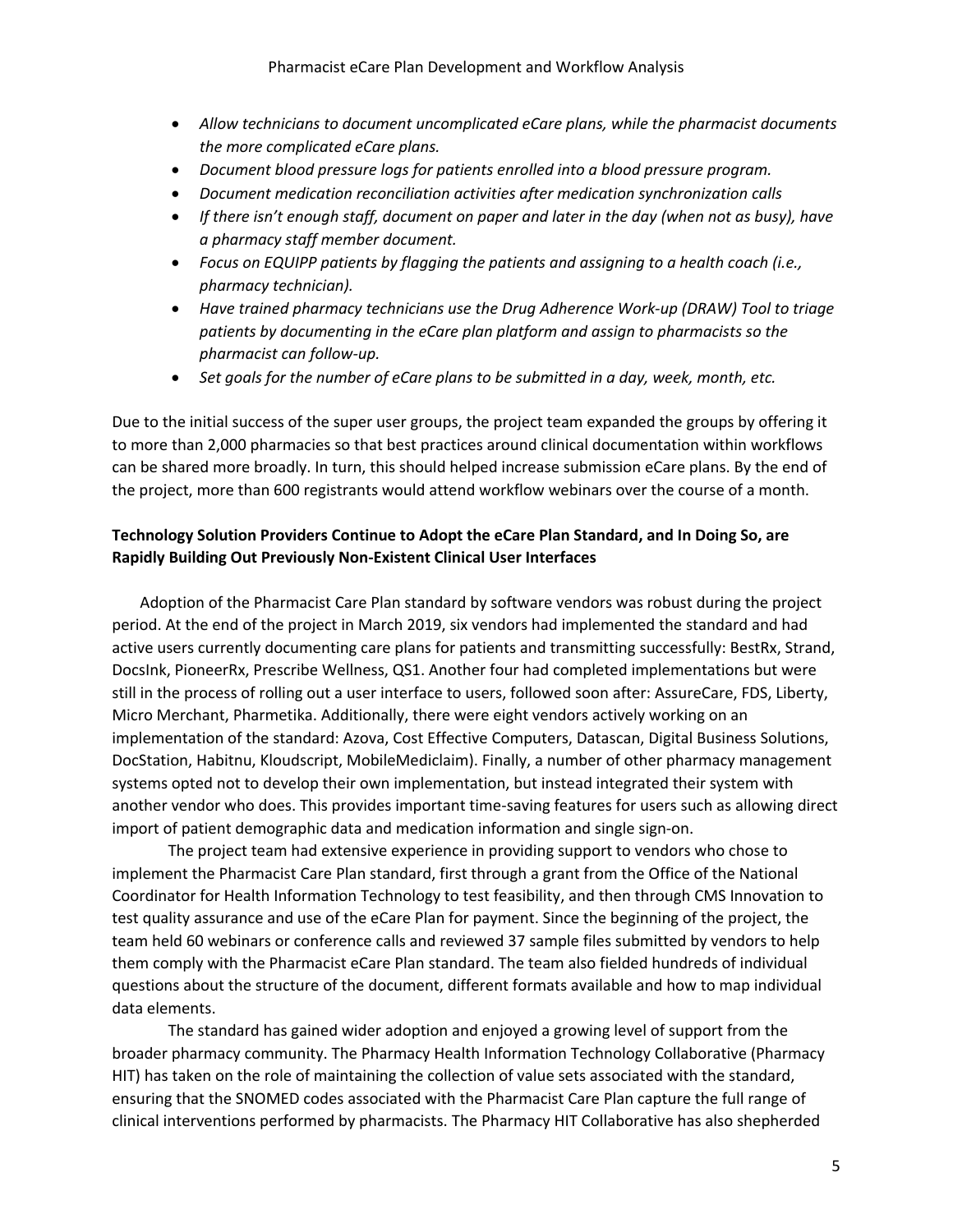the standard through the ensuing rounds of the HL7 balloting process, helping it mature as a standard to achieve Standard for Trial Use (STU), equivalent to balloting of the Continued of Care Document (CCD) that is the cornerstone of meaningful use interoperability.

### **The System-Wide Benefits of Ubiquitous Pharmacist electronic Care Plan Adoption**

As the Pharmacist Care Plan has matured, it has begun to see use as a tool for care coordination between care team members. In one pilot program with a large MCO, the Pharmacist Care Plans developed for patients within the program by pharmacists were then passed by the MCO's care management team so that additional follow up activities could be prioritized and performed. The notes provided by pharmacists helped to contextualize the drug therapy of each individual patient and were of great benefit to the health plan, which previously could see the claims for each prescription fill but not necessarily its clinical context.

While community pharmacies have typically offered many of their enhanced services for a number of years, most are still working to combine their services into a comprehensive care planning program that fits within their workflow and can be documented and shared with other care team members. CPESN USA evaluates the care plans submitted by member pharmacies and provides feedback about parts of the care planning process that need further work to ensure problems are being identified for each patient, interventions are being documented to address those problems, and patientcentered goals are being established to keep the patient engaged with their therapeutic plan. This feedback is currently provided on a quarterly basis and has helped pharmacies and network leadership continue to improve their care planning processes and provide improved patient care.

This triple-benefit of the eCare Plan – care coordination, means of payment adjudication, and quality assurance – are essential for the evolution of community-based pharmacy practice. To have a standard transaction for all three purposes and allow for pharmacy choice in clinical documentation system is an important component. As community-based pharmacies transition from product reimbursement-based business models to service-based business models, the eCare Plan (or equivalent) will need to become ubiquitous, allowing for providers, who utilize many health information technology platforms and approaches, to connect with all other care team members and payers. This "many-tomany" relationship requirement is impossible without a standards-based approach, such as the Telecom standard and the SCRIPT standard have done for product reimbursement (claims) and electronic prescribing alike.

### **Next Steps: Work Needed to Further the Utility and Adoption of the Pharmacist electronic Care Plan**

**SNOMED Mapping –** SNOMED coding is an extensive and granular ontology of procedures and clinical terminology of different types. Mapping those codes to clinical and enhanced services provided by community-based pharmacies will require both technical implementation as well as consensus building to ensure more universal interpretation of particular codes and what they are meant to communicate. (e.g. Medication Reconciliation has many related SNOMED codes, which are utilized in which circumstances?)

**SNOMED CT Library Maturation** – The eCare Plan standard utilizes a subset of the hundreds of thousands of available terms from the National Library of Medicine. The project team received several comments that there are times the code selections available to them in their user interface do not seem